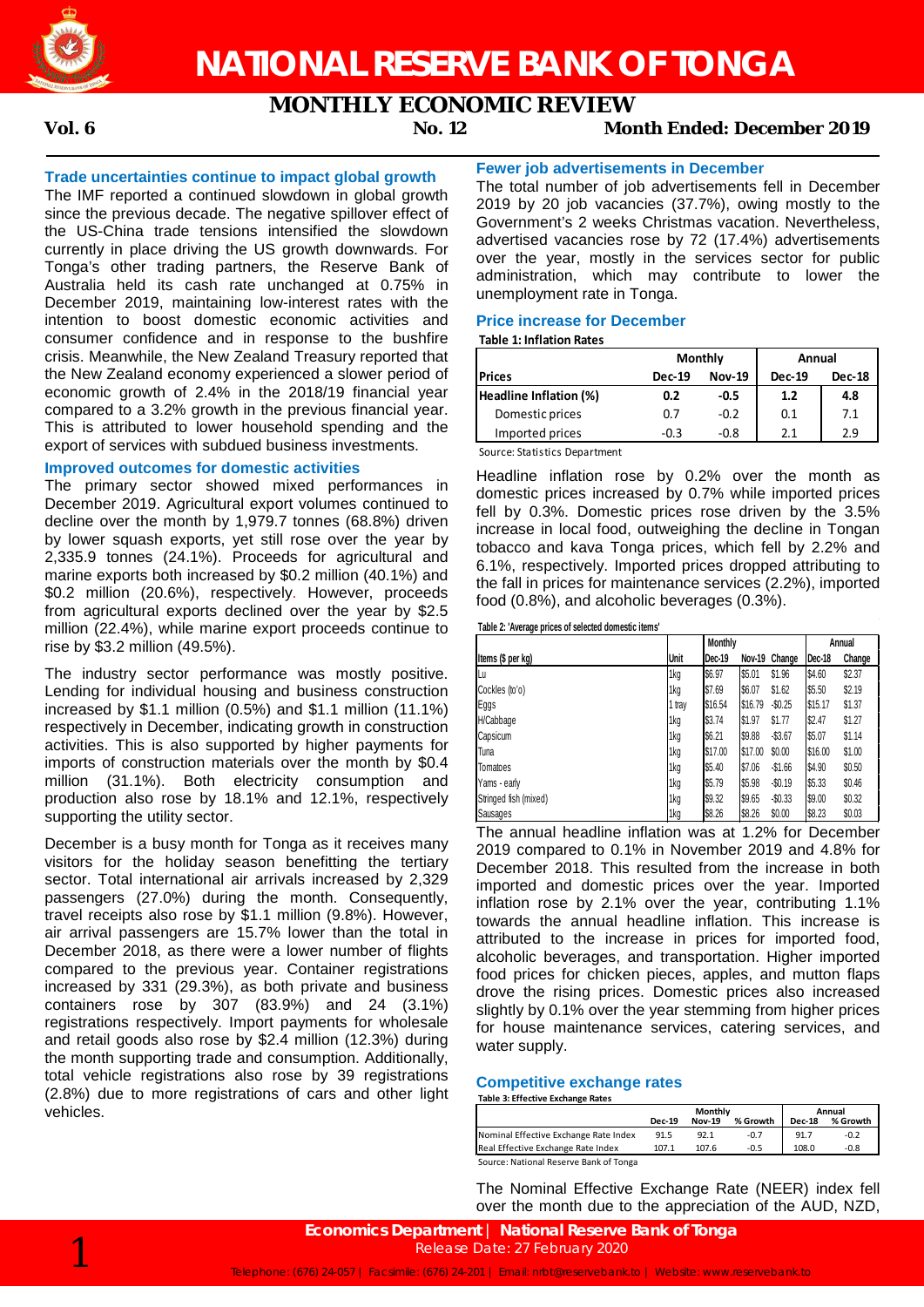

# **NATIONAL RESERVE BANK OF TONGA**

# **MONTHLY ECONOMIC REVIEW**

**Vol. 6 No. 12 Month Ended: December 2019**

| & FJD against the TOP.       |         | Table 4: Bilateral Exchange Rates |               |               |
|------------------------------|---------|-----------------------------------|---------------|---------------|
| Effective<br>The<br>Real     |         | <b>Dec-19</b>                     | <b>Nov-19</b> | <b>Dec-18</b> |
| Rate (REER)<br>Exchange      | USD/TOP | 0.4349                            | 0.4316        | 0.4436        |
| declined<br>index<br>also    | AUD/TOP | 0.6309                            | 0.6302        | 0.6154        |
| reflecting the low level of  | NZD/TOP | 0.6596                            | 0.6740        | 0.6480        |
| inflation over the month.    | FJD/TOP | 0.8939                            | 0.8911        | 0.8997        |
|                              | JPY/TOP | 47.3495                           | 46.8948       | 49.8480       |
| Over the year, both the      | GBP/TOP | 0.3307                            | 0.3339        | 0.3493        |
| <b>REER</b><br>NEER<br>and   | EUR/TOP | 0.3905                            | 0.3896        | 0.3894        |
| reflecting<br>decreased,     | CNY/TOP | 2.8293                            | 2.8082        | 2.8857        |
| headline<br>Tonga's<br>lower |         | Source: Banking Systems           |               |               |

inflation rate relative to its trading partners.

#### **Higher OET payments in December 2019**

#### **Table 5: Foreign Reserves**

|                                     |               | Monthly       | Annual     |               |            |
|-------------------------------------|---------------|---------------|------------|---------------|------------|
|                                     | <b>Dec-19</b> | <b>Nov-19</b> | % Growth I | <b>Dec-18</b> | % Growth I |
| Foreign Reserves (\$ in million)    | 487.4         | 489.5         | $-0.4$     | 478.5         | 1.9        |
| Import Coverage (months)            |               | 7.8           |            | 8.4           |            |
| Cource: National Recense Rank Tongs |               |               |            |               |            |

Source: National Reserve Bank Tonga

Higher payments for imports and services over the month of December 2019 lowered the official foreign reserves to \$487.4 million, equivalent to 7.8 months of imports. However, the foreign reserves rose by \$8.9 million over the year as a result of higher receipts from budget support, grants, and project funds from development partners.

**Table 6: Overseas Exchange Transactions**

|                          |               | <b>Overseas Exchange Transactions</b><br><b>Monthly</b><br>Annual |           |               |               |            |
|--------------------------|---------------|-------------------------------------------------------------------|-----------|---------------|---------------|------------|
|                          |               |                                                                   |           |               |               |            |
|                          | <b>Dec-19</b> | <b>Nov-19</b>                                                     | % Growth  | <b>Dec-19</b> | <b>Dec-18</b> | % Growth   |
| <b>Overall Balance</b>   | $-2.1$        | 0.2                                                               | $-1250.9$ | 8.9           | 56.0          | $-84.0$    |
| <b>Current Account</b>   | $-2.1$        | $-1.0$                                                            | $-112.8$  | $-19.3$       | 28.2          | $-168.4$   |
| Merchandise Trade        | $-32.5$       | $-31.2$                                                           | $-4.3$    | $-407.9$      | $-413.5$      | 1.4        |
| Services                 | 0.2           | 3.6                                                               | $-94.7$   | 24.0          | 29.5          | $-18.5$    |
| Income                   | 1.6           | 1.6                                                               | $-2.8$    | 4.7           | 5.6           | $-15.4$    |
| <b>Transfers</b>         | 28.7          | 25.0                                                              | 14.8      | 359.8         | 406.7         | $-11.5$    |
| <b>Capital Account</b>   | 3.1           | 1.9                                                               | 66.2      | 38.0          | 27.9          | 36.5       |
| <b>Financial Account</b> | $-3.1$        | $-0.7$                                                            | $-344.1$  | -9.8          | $-0.1$        | $-17443.6$ |

Source: Banking Syste

The overall Overseas Exchange Transactions (OET) balance recorded a deficit of \$2.1 million due to higher outgoing payments relative to the rise in receipts during December 2019. The deficit in the current account widened as payments for imported goods and services, such as travel allowance and professional & management services rose. This had offset a rise in current account receipts, mainly from private transfers, specifically remittances received during the festive month of December 2019.

Additionally, the financial account deficit also widened from \$0.7 million in November 2019 to \$3.1 million in December 2019, driven by a rise in inter-bank payments and investments abroad. However, the capital account surplus rose underpinned by higher receipts for construction purposes, both official and individual.

In year ended terms, the overall OET balance surplus of \$8.9 million was attributed mainly to higher net capital receipts of \$38.0 million for construction purposes. This had offset the increased net current and financial payments mainly for offshore investment, private transfers, and services.

#### **Broad money decreased**

| Monthly       |               |          | Annual        |          |
|---------------|---------------|----------|---------------|----------|
| <b>Dec-19</b> | <b>Nov-19</b> | % Growth | <b>Dec-18</b> | % Growth |
| 602.2         | 605.6         | $-0.55$  | 605.3         | $-0.50$  |
| 502.5         | 502.8         | $-0.1$   | 502.1         | 0.1      |
| 100.4         | 103.4         | $-2.9$   | 103.6         | $-3.1$   |
|               |               |          |               |          |

Source: Banking System, National Reserve Bank of Tonga

Broad money fell over the month and year to \$602.2 million, by \$3.3 million (0.6%) and \$3.0 million (0.5%) respectively. Both declines were mostly driven by lower net domestic assets mainly on lower government deposits over the month, and the higher capital account over the year. The decrease in net foreign assets over the month was due to oil and other import payments, but the increase over the year was due to higher receipts of budgetary support, grants, and project funds from donor partners.

#### **Liquidity rose**

| Table 8: Reserve money                                 |                                    |       |     |       |          |  |  |
|--------------------------------------------------------|------------------------------------|-------|-----|-------|----------|--|--|
| Annual<br>Monthly                                      |                                    |       |     |       |          |  |  |
|                                                        | Nov-19 % Growth I<br><b>Dec-19</b> |       |     |       | % Growth |  |  |
| Reserve money (\$ in million)                          | 305.1                              | 301.2 | 1.3 | 324.7 | $-6.0$   |  |  |
| Source: Banking System, National Reserve Bank of Tonga |                                    |       |     |       |          |  |  |

Liquidity in the banking system increased over the month by \$3.9 million (1.3%) to \$305.1 million, due mainly to higher currency circulated to cater for the Christmas and New Year festivities. Over the year, the higher withdrawals made by the commercial banks from the Reserve Bank's vault lowered the Exchange Settlement Account (ESA) and further drove the decline in liquidity by \$19.6 million (6.0%).

#### **Slower credit growth**

| <b>Table 9: Total Lending</b> |                   |               |          |               |          |  |  |  |
|-------------------------------|-------------------|---------------|----------|---------------|----------|--|--|--|
|                               | Monthly<br>Annual |               |          |               |          |  |  |  |
| Lending                       | <b>Dec-19</b>     | <b>Nov-19</b> | % Growth | <b>Dec-18</b> | % Growth |  |  |  |
| Total Lending (\$ in million) | 500.9             | 504.3         | $-0.7$   | 479.9         | 4.4      |  |  |  |
| <b>Business lending</b>       | 239.0             | 243.4         | $-1.8$   | 219.4         | 8.9      |  |  |  |
| Household lending             | 261.8             | 260.8         | 0.4      | 260.1         | 0.7      |  |  |  |
| Other lending                 | 0.1               | 0.2           | $-43.4$  | 0.4           | $-77.8$  |  |  |  |

Source: Banking System, National Reserve Bank of Tonga

At the end of December 2019, banks' total lending declined by \$3.5 million (0.7%) to \$500.9 million. This was led by lower business lending mostly to public enterprises. Additionally, lower loans issued to the manufacturing, tourism, and agricultural sectors also supported the monthly decline. On the other hand, household loans rose driven by higher housing loans.

Over the year, the banks' total lending increased as a result of higher business lending, mainly to public enterprises, professional & other services, agriculture, and tourism sectors. This was also supported by an increase in households' housing loans. The banks' total loans to deposit ratio decreased from 81.2% to 80.7% over the month, reflecting the decrease in loans relative to the decrease in deposits.